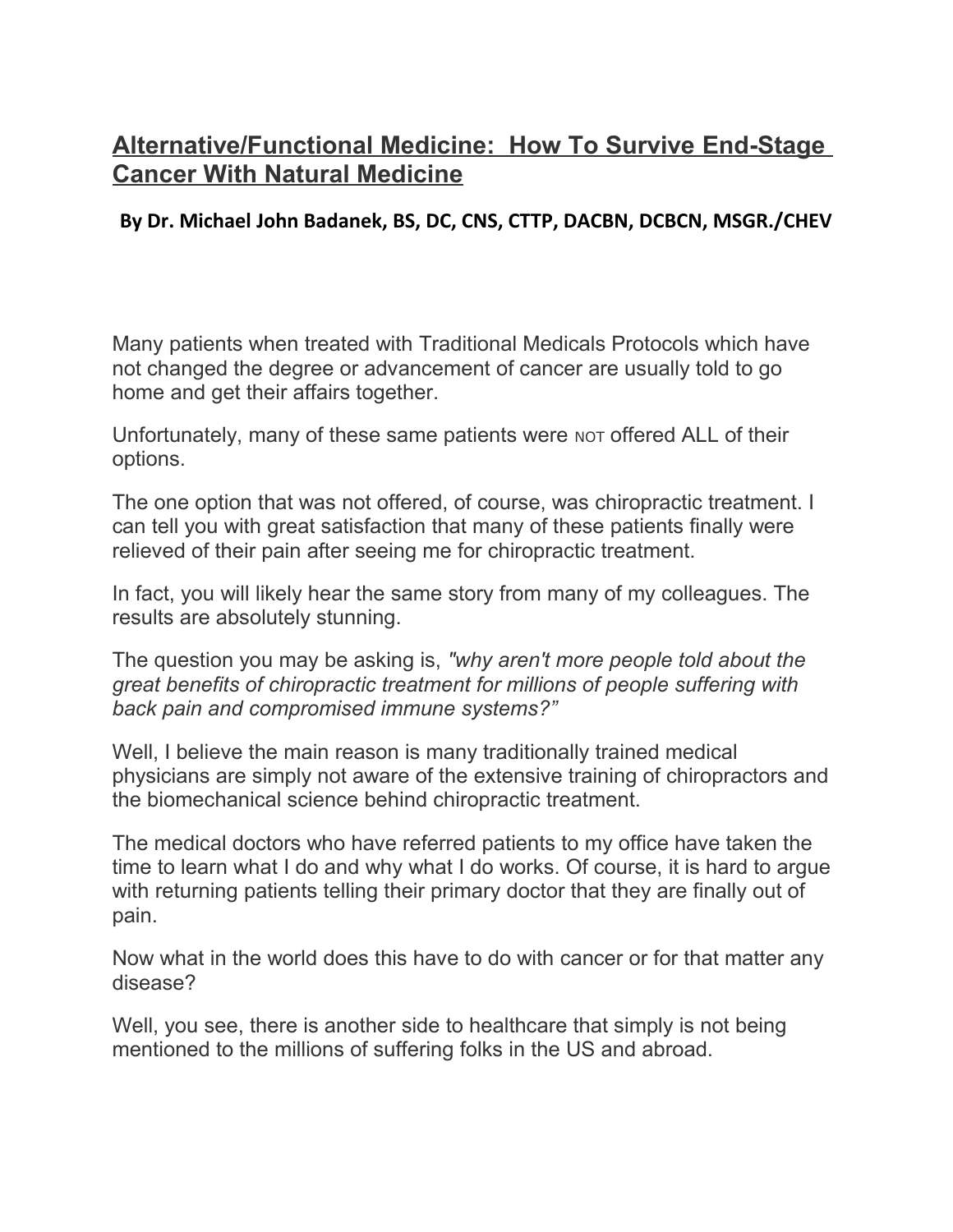If the health condition, may it be arthritis, heart disease, cancer, etc..., cannot be improved with drugs or surgery, then one is told that EVERYTHING has been done and the patient has to simply accept the fact that they have to live (or die) with their condition.

How sad but NOT true..

You will see, like all of my articles, the overflowing list of medical references showing that there are respected scientists and researchers proving that the patient has NOT been given ALL of their options.

Today's article addresses the most feared disease on earth and that is cancer.

What is one to do when chemotherapy no longer works, the cancer is spreading, and the doctor says.. I am sorry but there is NOTHING else we can do for you.

Do you accept it hook, line and sinker?

I hope not..

I want to make mention that most cancer patients do not die from the cancer itself instead from the spreading of the cancer (metastases) to other parts of the body. Basically the body simply gets overwhelmed and begins to shut down.

Once a cancerous tumor grows too big in an organ, it has to spread to the rest of the body and try to "attach itself" to a new spot that does not have as much competition.

It is simple to say when the existing mass can no longer support any further growth, the cancerous cells have a new mission to seek out a new location and blood supply.

As the cancer cell begins to spread say from the prostate or breast and reaches it new destination may it be the brain, lungs or bones, it has to have some way to attach itself to the new location. Basically, it needs a specific anchor to secure it onto the brain, bone, liver or wherever it has metastasized too. This anchor becomes the "fuel line" for nutrients allowing it to grow and spread even further.

As you are probably wondering this anchor goes by a number of different names. But to keep things simple and to avoid confusing you, I will refer to it by one of its names here, galectin-3.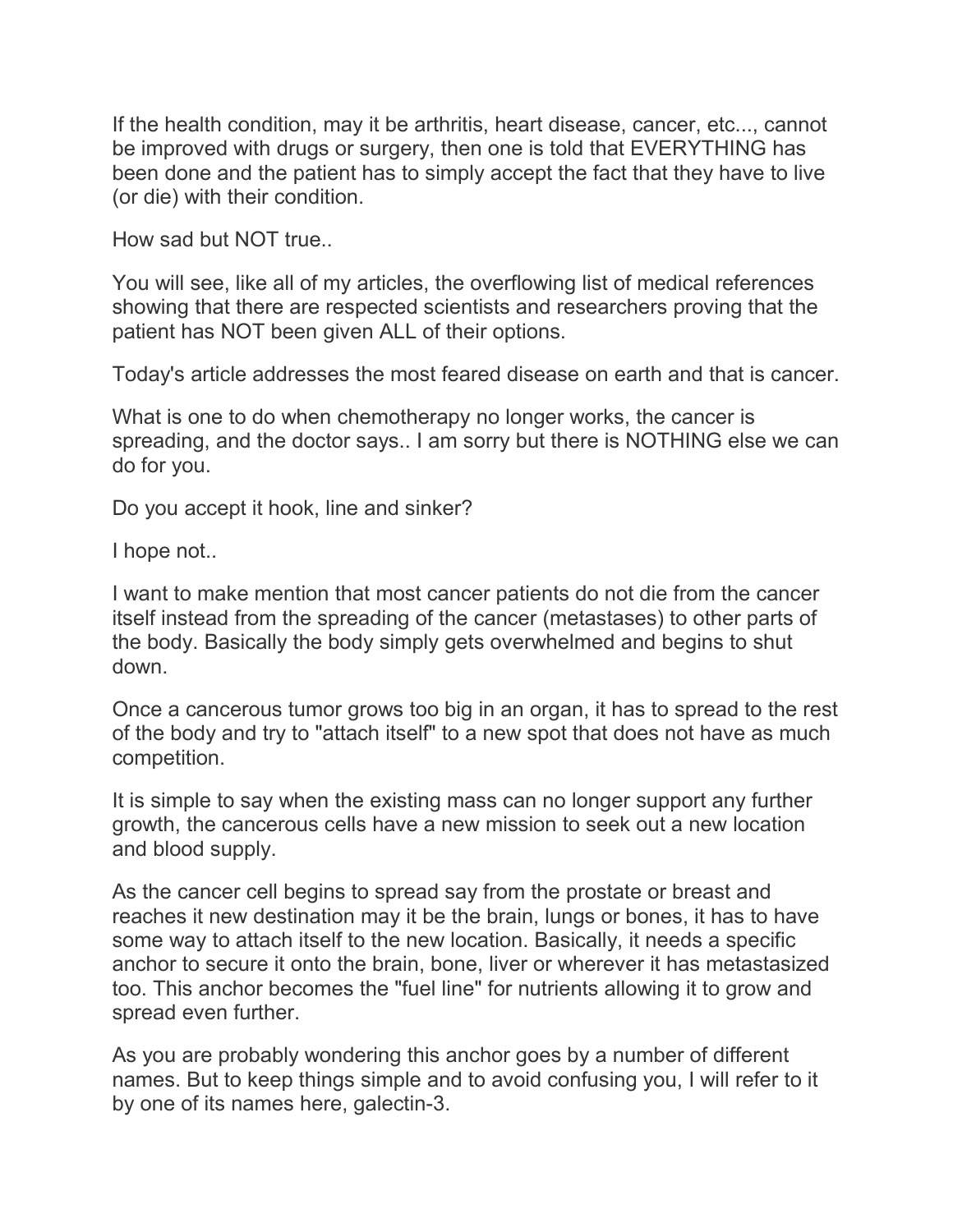It is common for oncologists to check a cancer patient's galectin levels. It is well known that the higher the galectin-3 level goes up, the more aggressive the metastasis will be and unfortunately, the more likely the tumor will become resistant to chemotherapy. For most cancer patients this is commonly a death sentence and the worst news they can hear.

Now what if there were something that could actually block this anchor from attaching to any organ in the body. And what if it was non-toxic?

Well, there is something that has been found to block the cancer cells' anchor, galectin-3 and it is called Modified Citrus Pectin (MCP). It's the white stuff, pulp and fiber of citrus fruits.

In one study of only 29 patients using MCP, at four months 20% of the patients had benefit. Bear in mind that these folks were told that there was nothing more that could be done for them.

In another study using 15 gms a day of MCP in seven patients with recurrent prostate cancer, four of them showed a 30% increase in the time that it took for the PSA to double, which can be interpreted as slowing down the cancer growth rate.

Please understand that no single nutrient, medication,or surgery is sufficient to address the total package of cancer. In most of the positive case reviews no nutrient/toxicity assays were done!

What I see as the real benefit of MCP is that it simply buys people more time to get a more thorough nutritional and toxicity work-up to help identify where and how the body's chemistry is failing.

Just like I mentioned at the beginning of this article, don't settle for the saying, "that everything has been done."

That can simply be translated to say that there are no drugs or surgery to help you.

Remember there are tons of the medical peer-reviewed papers stating that there are possible and probable causes of XYZ disease(s) including different types of cancer.

The sad news is you are unlikely to hear about in the traditional medicine world.

So getting rid of the underlying causes is not only important but essential.